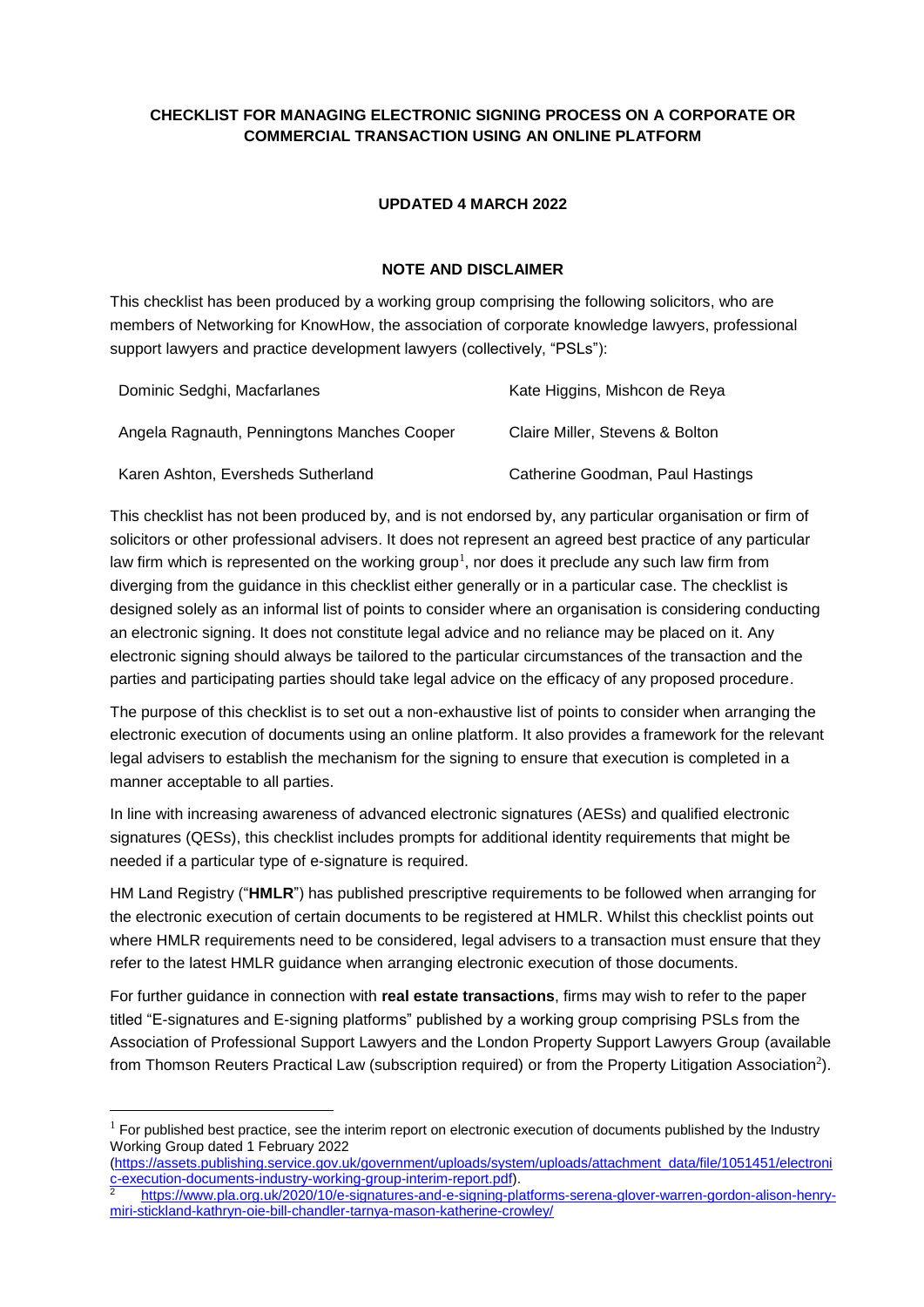For a separate checklist that can be used in the context **finance transactions**, firms may wish to refer to the checklist titled "Checklist for Managing Electronic Signing Process on a Finance Transaction using an Online Platform" published by a working group comprising PSLs from the Finance PSL Network (available from LexisPSL (subscription required) or Practical Law (subscription required)).

We welcome feedback on this checklist.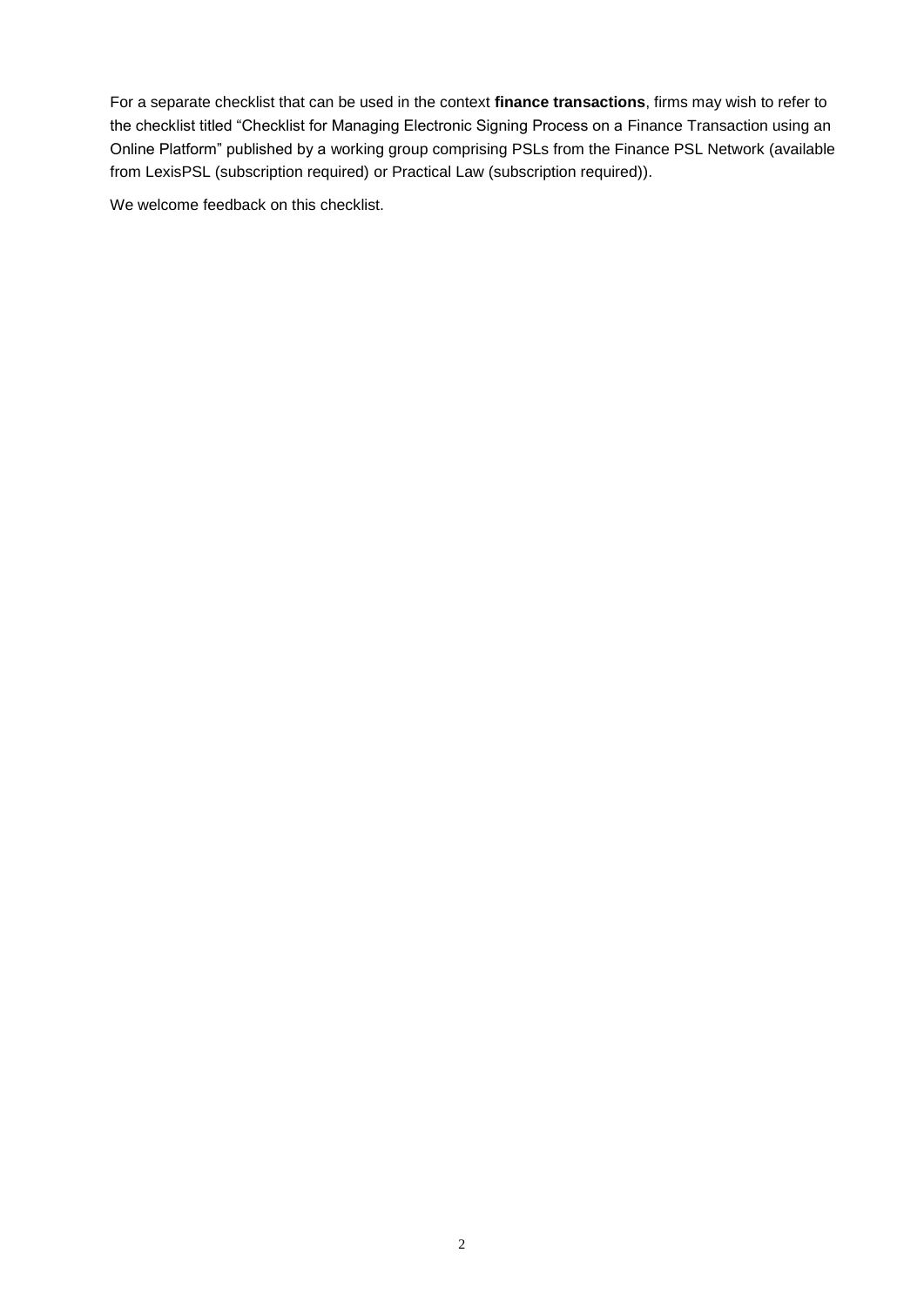# **EXAMPLE PROPOSAL FOR MANAGING AN ALL PARTIES SIGNING PROCESS<sup>3</sup>**

# **(TO BE SENT FROM ORGANISING TO NON-ORGANISING LAW FIRM)**

PROJECT [ ] ("TRANSACTION")

| Law firms and e-signature platform                                                                                                                                                                                                                                                                                                                 |                                                                                                                                                                                                                                                                                      |  |  |  |
|----------------------------------------------------------------------------------------------------------------------------------------------------------------------------------------------------------------------------------------------------------------------------------------------------------------------------------------------------|--------------------------------------------------------------------------------------------------------------------------------------------------------------------------------------------------------------------------------------------------------------------------------------|--|--|--|
| Law firm managing<br>the signing process                                                                                                                                                                                                                                                                                                           | Insert name of organising law firm and whom they are representing.                                                                                                                                                                                                                   |  |  |  |
| ("we"/"us")                                                                                                                                                                                                                                                                                                                                        | Insert name, email address and telephone number of contact(s) at this firm.                                                                                                                                                                                                          |  |  |  |
| Law firm<br>Insert name of each other law firm and whom they are representing.<br>representing each                                                                                                                                                                                                                                                |                                                                                                                                                                                                                                                                                      |  |  |  |
| other party ("you")                                                                                                                                                                                                                                                                                                                                | Insert name, email address and telephone number of contact(s) at each firm.                                                                                                                                                                                                          |  |  |  |
| <b>E-signing platform</b><br>("platform")                                                                                                                                                                                                                                                                                                          | Insert name of e-signing platform.                                                                                                                                                                                                                                                   |  |  |  |
| Documents to be<br>signed through the                                                                                                                                                                                                                                                                                                              | List the transaction documents that will be signed through the platform and whether they<br>are to be signed as a deed or under hand.                                                                                                                                                |  |  |  |
| platform                                                                                                                                                                                                                                                                                                                                           | Identify any document that is not governed by English law, that is to be signed by non-<br>English parties and/or that will need to be filed or registered with any authority) and any<br>additional steps that will need to be taken in that regard.                                |  |  |  |
| Documents to be<br>signed outside the<br>platform                                                                                                                                                                                                                                                                                                  | If required, list any transaction associated documents or counterparts of the documents<br>that will be signed outside the platform (i.e. in wet ink or under the Law Society protocols<br>for virtual signings), e.g.                                                               |  |  |  |
|                                                                                                                                                                                                                                                                                                                                                    | "[Name of document] will be signed by [name of signatory] separately in counterpart [in<br>wet ink] OR [under the protocols for virtual signings published by the Law Society of<br>England and Wales]."                                                                             |  |  |  |
| <b>E-signing arrangements</b>                                                                                                                                                                                                                                                                                                                      |                                                                                                                                                                                                                                                                                      |  |  |  |
| Signatories' details<br>Consider including details of the individuals who will be signing, so as to avoid any doubt,<br>e.g. "The details of the persons who will sign the documents [(including all known<br>witnesses at this point)] and their respective email addresses [and mobile telephone<br>numbers] are set out in the schedule below." |                                                                                                                                                                                                                                                                                      |  |  |  |
|                                                                                                                                                                                                                                                                                                                                                    | The appendix contains some sample wording in relation to witnesses, which could be<br>tailored to the specific circumstances.                                                                                                                                                        |  |  |  |
| <b>Signing</b><br>instructions<br>(signatories)                                                                                                                                                                                                                                                                                                    | Consider setting out the instructions that will be sent to each individual who will be asked<br>to sign via the platform, either through the platform itself or by separate email to each<br>individual or the relevant party's legal advisers, e.g.:                                |  |  |  |
|                                                                                                                                                                                                                                                                                                                                                    | "Each signatory will be sent the following signing instructions [through the platform] OR [by<br>email] asking them to sign the relevant documents:                                                                                                                                  |  |  |  |
|                                                                                                                                                                                                                                                                                                                                                    | 'You are being asked to sign one or more documents in connection with Project [•]. By<br>signing these documents, you will be confirming and acknowledging the following:                                                                                                            |  |  |  |
|                                                                                                                                                                                                                                                                                                                                                    | 1.<br>You are the person to whom this email is addressed.<br>2.<br>You approve the form of each document you are being asked to sign.<br>3.<br>You will apply your signature to each document to be signed by you and will not<br>instruct any other person to apply your signature. |  |  |  |

 $3$  This template is designed for a transaction on which a single firm will be circulating documents for signature to all transaction parties and not merely to their own client.

 $\overline{a}$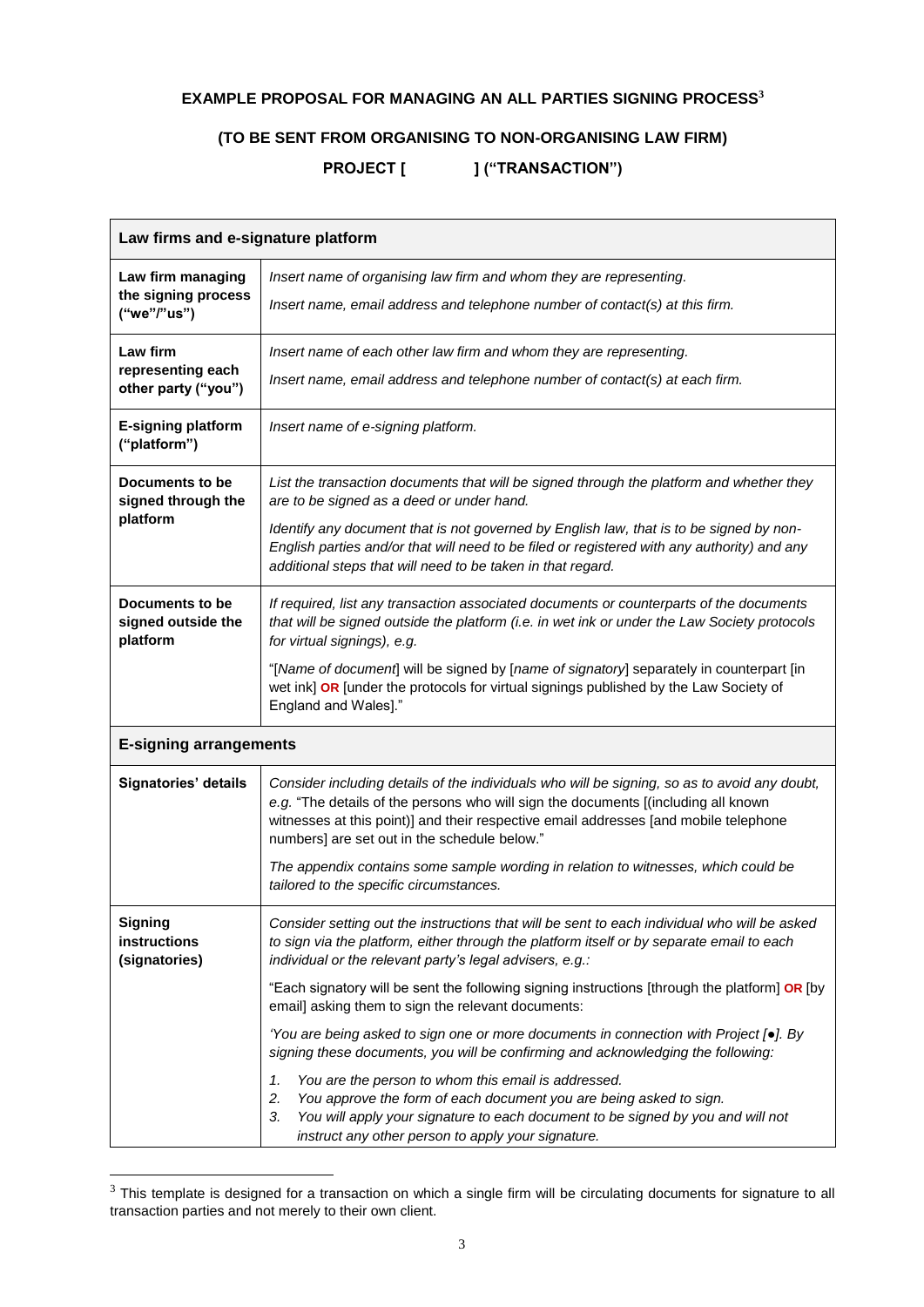|                                                 | You [irrevocably and unconditionally] authorise any of the members, partners,<br>4.<br>directors, employees or consultants of [name of firm managing the process] to date<br>and (where required) deliver each document at the time and in the manner agreed<br>between the law firms advising in connection with the transaction.<br>The original documents will be held in electronic form and circulated to the<br>5.<br>transaction parties. Once all transactions parties are in a position to exchange, the<br>documents will be [dated within the signing platform. Each dated document will be<br>circulated to the signatories, and each document so circulated will constitute an<br>original document. Any number of further original documents may be produced by<br>printing those electronic documents.] OR [printed off and dated in manuscript. Each<br>printed and dated document will constitute an original document.] Certain of your<br>details and details of the electronic signing will be recorded in a completion record,<br>which will be accessible by the transaction parties.<br>If you are signing on behalf of someone else (including a corporation), you are<br>6.<br>authorised to sign the documents on behalf of that person and to provide the<br>confirmations in paragraphs 2 to 5 (inclusive) above on behalf of that person."                                                                                                                                                                                                                                                            |  |  |
|-------------------------------------------------|------------------------------------------------------------------------------------------------------------------------------------------------------------------------------------------------------------------------------------------------------------------------------------------------------------------------------------------------------------------------------------------------------------------------------------------------------------------------------------------------------------------------------------------------------------------------------------------------------------------------------------------------------------------------------------------------------------------------------------------------------------------------------------------------------------------------------------------------------------------------------------------------------------------------------------------------------------------------------------------------------------------------------------------------------------------------------------------------------------------------------------------------------------------------------------------------------------------------------------------------------------------------------------------------------------------------------------------------------------------------------------------------------------------------------------------------------------------------------------------------------------------------------------------------------------------------------------------------------------------------------------|--|--|
| [Witnesses]                                     | Consider setting out any specific arrangements where documents are to be witnessed and<br>how this will be achieved using the platform. The appendix contains some sample<br>wording, which could be tailored to the specific circumstances.                                                                                                                                                                                                                                                                                                                                                                                                                                                                                                                                                                                                                                                                                                                                                                                                                                                                                                                                                                                                                                                                                                                                                                                                                                                                                                                                                                                       |  |  |
| [Signing<br><b>instructions</b><br>(witnesses)] | Consider whether to set out any specific instructions for witnesses in the covering email<br>sent by the platform, or whether individual firms should advise their own clients on this<br>separately outside the platform. If advising within the platform, consider setting out<br>instructions that will be sent through the platform to each witness, e.g.:<br>"Each witness will be sent the following instructions through the platform in the email<br>asking them to sign the relevant documents:<br>'You are being asked to attest that you have witnessed someone sign one or more<br>documents electronically. You will do so by countersigning each document in question<br>and inserting your name, address [and occupation]. By doing so, you will be confirming<br>the following:<br>You are the person to whom this email is addressed.<br>1.<br>You are [over the age of 18][,] [not related to, married to or in a civil partnership or co-<br>2.<br>habiting relationship with the person whose signature(s) you are attesting] [and] not a<br>party to (any of) the document(s) in question.<br>You did in fact see each person whose signature(s) you are attesting sign the<br>3.<br>document(s) in question.<br>You were in the physical presence of that person when they signed the document(s)<br>4.<br>and (in particular) you did not merely witness that person sign the document from a<br>different location through any remote or televisual means.<br>You will apply your signature to each document to be signed by you and will not<br>5.<br>instruct any other person to apply your signature." |  |  |
| [ID documentation]                              | Consider specifying any ID documentation or formalities that may be required if using a<br>form of electronic that requires identification (e.g. qualified electronic signature), e.g.:<br>"Signatories and witnesses will be required to provide [one or more of] the following forms<br>of identification as part of the signing process: [insert details]."                                                                                                                                                                                                                                                                                                                                                                                                                                                                                                                                                                                                                                                                                                                                                                                                                                                                                                                                                                                                                                                                                                                                                                                                                                                                     |  |  |
| [Method of applying<br>signatures]              | Consider setting out whether parties will be required to apply their signature to the<br>document(s) in a particular way. This may be required if (for example) any of the parties<br>needs the signature to take the form of a handwritten signature so as to validate it against<br>internal records. E.g.:<br>"Each signatory [and witness] will be required to apply their signature by [signing their<br>name using a stylus or their finger on a touchscreen] OR [uploading and inserting an<br>image of their handwritten signature]."                                                                                                                                                                                                                                                                                                                                                                                                                                                                                                                                                                                                                                                                                                                                                                                                                                                                                                                                                                                                                                                                                      |  |  |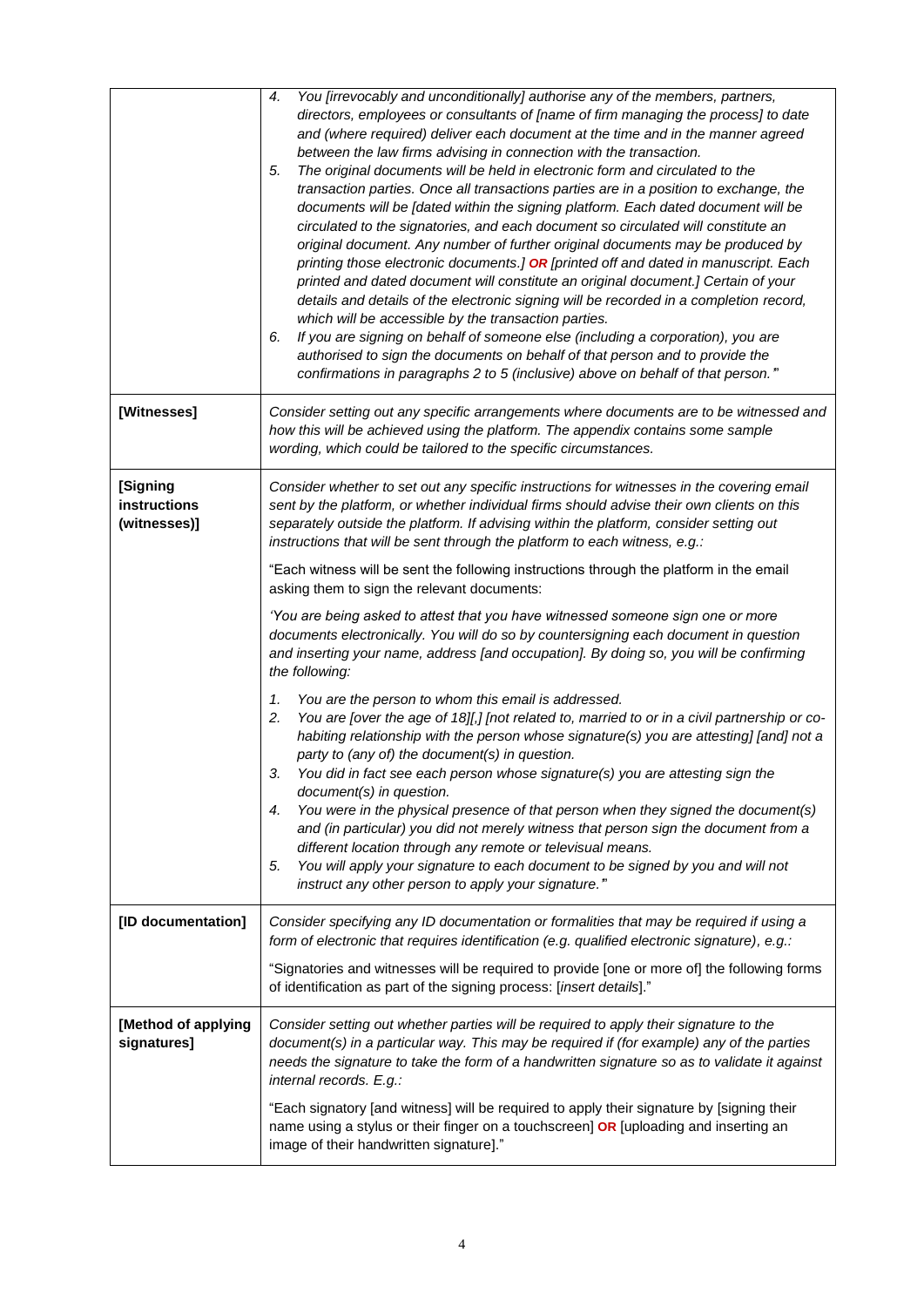| Authentication                                         | If using two-step authentication, consider setting out the details of how it will work, e.g.:                                                                                                                                                                                                                                                                                                                                                                                     |  |  |
|--------------------------------------------------------|-----------------------------------------------------------------------------------------------------------------------------------------------------------------------------------------------------------------------------------------------------------------------------------------------------------------------------------------------------------------------------------------------------------------------------------------------------------------------------------|--|--|
|                                                        | "The signature process will incorporate a two-step authentication process for each<br>signatory. To access and sign the documents, each signatory will need:                                                                                                                                                                                                                                                                                                                      |  |  |
|                                                        | access to their email account; and                                                                                                                                                                                                                                                                                                                                                                                                                                                |  |  |
|                                                        | a separate code which will be sent by [insert details, e.g. "[short messaging                                                                                                                                                                                                                                                                                                                                                                                                     |  |  |
|                                                        | service (SMS) to the mobile telephone number] OR [email to the email address]<br>provided for that signatory in the schedule"]."                                                                                                                                                                                                                                                                                                                                                  |  |  |
| <b>Forwarding and</b><br>assigning to other<br>persons | Consider setting out arrangements to ensure signatories cannot forward the documents,<br>or re-assign the task of signing documents, to someone else. This will depend<br>substantially on the platform's settings. For example:                                                                                                                                                                                                                                                  |  |  |
|                                                        | "The platform will be set up so that signatories cannot re-assign the task of signing a<br>document to somebody else."                                                                                                                                                                                                                                                                                                                                                            |  |  |
| <b>Arrangements for</b><br>reviewing the<br>documents  | Consider setting out arrangements to reassure the non-organising firms that the process<br>has been conducted properly. This will depend heavily on the extent to which firms prefer<br>to manage aspects of the transaction process, such as agreeing on the final form of<br>documents and organising dating and exchange, outside the platform. Wording for this<br>proposal might be something like:                                                                          |  |  |
|                                                        | "The platform will be arranged so that each non-organising firm will be able to view a copy<br>of each document within the platform:                                                                                                                                                                                                                                                                                                                                              |  |  |
|                                                        | [before it is signed; and]<br>after it is signed but before it is dated.                                                                                                                                                                                                                                                                                                                                                                                                          |  |  |
|                                                        | The signed and dated documents will be circulated automatically by the platform to all<br>signatories once they have been dated."                                                                                                                                                                                                                                                                                                                                                 |  |  |
| Signatories' [and<br>witnesses'] ability<br>to see the | Consider setting out which signatories are to be able to see which documents during and<br>after the signing process and details of any arrangements for ensuring that signatories<br>see only the documents they are to be permitted to see.                                                                                                                                                                                                                                     |  |  |
| documents                                              | If any signatures are to be witnessed, consider setting out arrangements to ensure that<br>the content of the documents remains confidential and witnesses are not able to see the<br>substantive content of those documents, including circulating any documents that need to<br>be witnessed separately from the other transaction documents.                                                                                                                                   |  |  |
|                                                        | These matters will depend heavily on the functionality of the platform, so consider<br>checking the platform's functionality to understand whether witnesses will be able to see<br>the content of the documents.                                                                                                                                                                                                                                                                 |  |  |
|                                                        | Example wording might include the following:                                                                                                                                                                                                                                                                                                                                                                                                                                      |  |  |
|                                                        | "The documents will be circulated for signature [together] OR [separately]. Signatories<br>[(including any witness)] will be able to see [all documents], including those they are not]<br>OR [only those documents which they are] required to sign. [[In addition] OR [However],<br>information about the existence and execution of all of the documents will appear in a<br>completion record (see below) which will be available to all signatories [and any<br>witnesses].] |  |  |
|                                                        | [As an exception, [each] OR [the] document below will be circulated separately so that<br>only the signatories to that document [(including any witnesses)] will be able to see that<br>document and no person other those signatories [and witnesses] will see the completion<br>record relating to it:                                                                                                                                                                          |  |  |
|                                                        | [List particularly sensitive document[s]]]"                                                                                                                                                                                                                                                                                                                                                                                                                                       |  |  |
|                                                        | or                                                                                                                                                                                                                                                                                                                                                                                                                                                                                |  |  |
|                                                        | "Each document will be circulated for signature separately. Signatories will not be able to<br>view documents they are not required to sign. Information about the existence and                                                                                                                                                                                                                                                                                                  |  |  |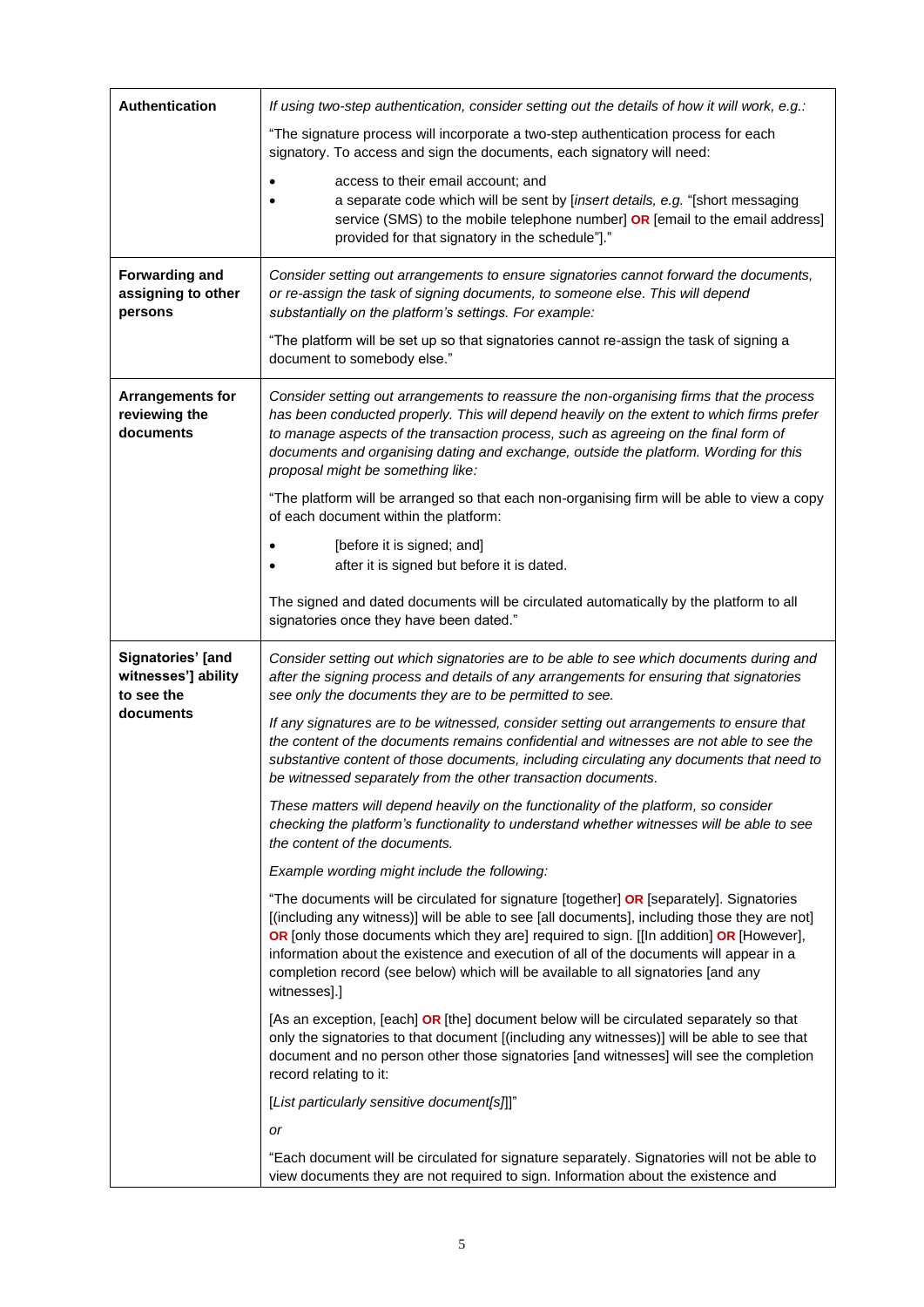|                                            | execution of each document will appear in a separate completion record for that<br>document."                                                                                                                                                                                                                                                                                                                                                                                                                                          |  |  |
|--------------------------------------------|----------------------------------------------------------------------------------------------------------------------------------------------------------------------------------------------------------------------------------------------------------------------------------------------------------------------------------------------------------------------------------------------------------------------------------------------------------------------------------------------------------------------------------------|--|--|
| [Location tracking]                        | Consider setting out whether signatories will be asked to provide details of their location<br>when signing or, if location-tracking is enabled by default, whether they will be given the<br>option to decline to provide this information. This will depend on the functionality and<br>settings of the platform and the type of package to which the organising firm has<br>subscribed.                                                                                                                                             |  |  |
| <b>Dating documents</b>                    | Consider clarifying the arrangements for dating the transaction documents in order to<br>effect exchange and deliver any deeds, e.g.:                                                                                                                                                                                                                                                                                                                                                                                                  |  |  |
|                                            | "The platform will be set up so that the documents are not automatically dated by the<br>platform when they are signed. Instead, the documents will be dated [on the date agreed<br>between us] OR [once you and we have agreed they are released for dating]. The<br>documents will be dated [by the organising firm typing the date in a text box in the<br>document within the platform] OR [outside the platform by each participant firm printing the<br>documents and writing the date in manuscript on the printed documents]." |  |  |
| <b>Evidence of signing</b>                 | The platform might generate a separate record of completion for the signing. Consider<br>acknowledging this, the contents of the completion record and any arrangements for<br>providing copies of it so there is no doubt at a later date. For example:                                                                                                                                                                                                                                                                               |  |  |
|                                            | "The platform will generate a completion record once the signing process is complete.<br>That record will show the following information for each signatory [and witness]:                                                                                                                                                                                                                                                                                                                                                             |  |  |
|                                            | their name and email address (as entered into the platform)<br>the internet protocol (IP) address through which they accessed the platform at<br>the time they signed the document(s)<br>[the method of authentication they used, including their mobile telephone<br>number where SMS authentication was used] $4$<br>the date on and time at which they signed the document(s)<br>[if they provided details of their location, the place in which they were located<br>when they signed the document(s) $]^{5}$                      |  |  |
|                                            | [We can provide a copy of each completion record on request.] OR [The platform will<br>automatically circulate the completion record to all signing parties (including, potentially,<br>witnesses, depending on the witnessing method used).]                                                                                                                                                                                                                                                                                          |  |  |
|                                            | [We will retain the completion record as evidence of completion of the signing process.]"                                                                                                                                                                                                                                                                                                                                                                                                                                              |  |  |
| <b>Circulation of</b><br>copies            | Consider setting out the procedure for ensuring that all parties to the transaction have<br>copies of the signed, dated documents. The platform is likely to send copies to everyone<br>who participated in the signing process (including, potentially, witnesses), but this might<br>not include the firms advising on the transaction. For example:                                                                                                                                                                                 |  |  |
|                                            | "The platform will be set up to [circulate a link to the signed, dated documents] OR [send a<br>copy of each signed, dated document] to everyone who participated in the signing process<br>via the platform, [as well as to the law firms involved in the transaction] <sup>6</sup> . We [can provide<br>further copies of signed, dated documents on request] OR [will provide further copies of<br>the signed, dated documents by email to [name(s) of relevant recipient(s)] following<br>completion]."                            |  |  |
| Removing<br>documents from<br>the platform | Consider setting out arrangements for storing copies of the final signed, dated documents<br>and any associated audit trail or record of completion on the platform's servers and<br>removing them in due course to be stored on the parties' or their advisers' internal<br>systems. This is likely to differ from platform to platform and depending on any particular                                                                                                                                                               |  |  |

 $4$  Delete if no method of authentication will be used.

l

<sup>&</sup>lt;sup>5</sup> Delete if location-tracking will not be used or the completion record will not display this.

<sup>&</sup>lt;sup>6</sup> This will depend on whether the platform being used allows non-signatories to receive copies of the documents.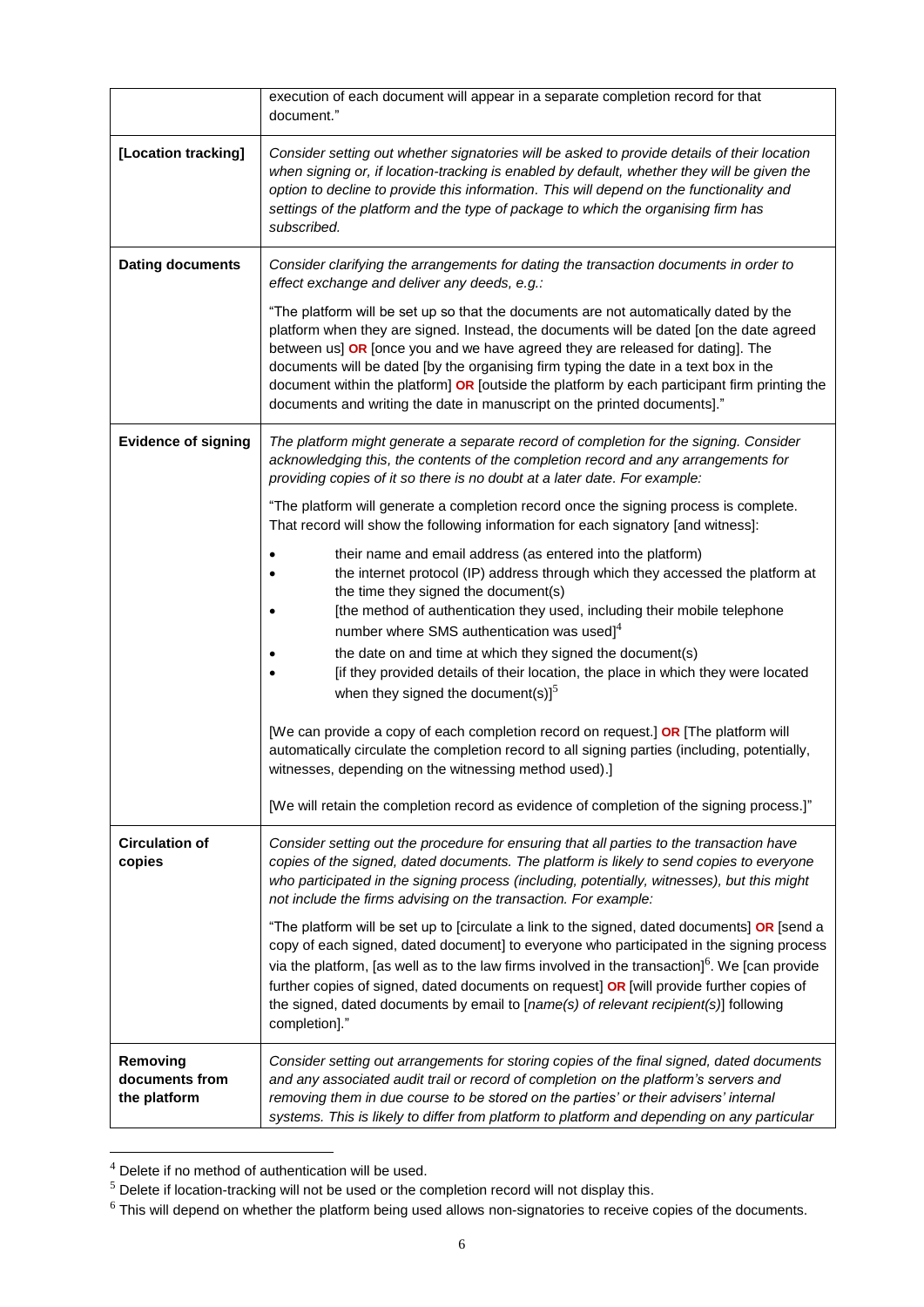|                    | requirements or sensitivities of any parties to the transaction. It may also be useful to<br>establish this at the outset for the purposes of GDPR compliance. For example:<br>"The platform will be set up so that the copies of the signed, dated documents will be<br>removed from the platform's servers automatically [immediately] $OR$ [ $\bullet$ ] after the signing<br>procedure is complete. [However, each completion record and other details of the signing<br>process will remain in the platform as evidence of signing. [This may include personal<br>data relating to signatories and any witnesses. You and we will explain this to our clients<br>in advance of signing taking place.]]" |  |  |  |
|--------------------|--------------------------------------------------------------------------------------------------------------------------------------------------------------------------------------------------------------------------------------------------------------------------------------------------------------------------------------------------------------------------------------------------------------------------------------------------------------------------------------------------------------------------------------------------------------------------------------------------------------------------------------------------------------------------------------------------------------|--|--|--|
| [Important notice] |                                                                                                                                                                                                                                                                                                                                                                                                                                                                                                                                                                                                                                                                                                              |  |  |  |
| [Disclaimer]       | Consider agreeing the status of this proposal document, if it is being used in this form.<br>The idea behind the template is for it to act as a starting point and informal framework,<br>rather than a formal procedure. For example:                                                                                                                                                                                                                                                                                                                                                                                                                                                                       |  |  |  |
|                    | "The purpose of this document is to record the basis on which we propose that the<br>transaction documents will be signed. It is not intended to be legally binding or to create<br>any right or liability of any person, whether in respect of any deviation from or failure to<br>follow this proposal or any failure of the platform to operate in the manner contemplated<br>by this proposal. In particular, nothing in this document has the effect of creating any<br>undertaking by you, us or any other person to do anything or as to any state of affairs, or<br>any duty of care that would not otherwise exist."                                                                                |  |  |  |

## **SCHEDULE**

| Signatory<br>(* indicates that a<br>witness is required) | <b>Email address</b> | Mobile telephone number | Party on whose behalf<br>the signatory is signing<br>and jurisdiction of<br>incorporation/domicile |
|----------------------------------------------------------|----------------------|-------------------------|----------------------------------------------------------------------------------------------------|
| [Name of individual]                                     | [Email address]      | [Telephone number]      | [In their personal capacity]<br>OR [On behalf of [Name of<br>transaction partyll                   |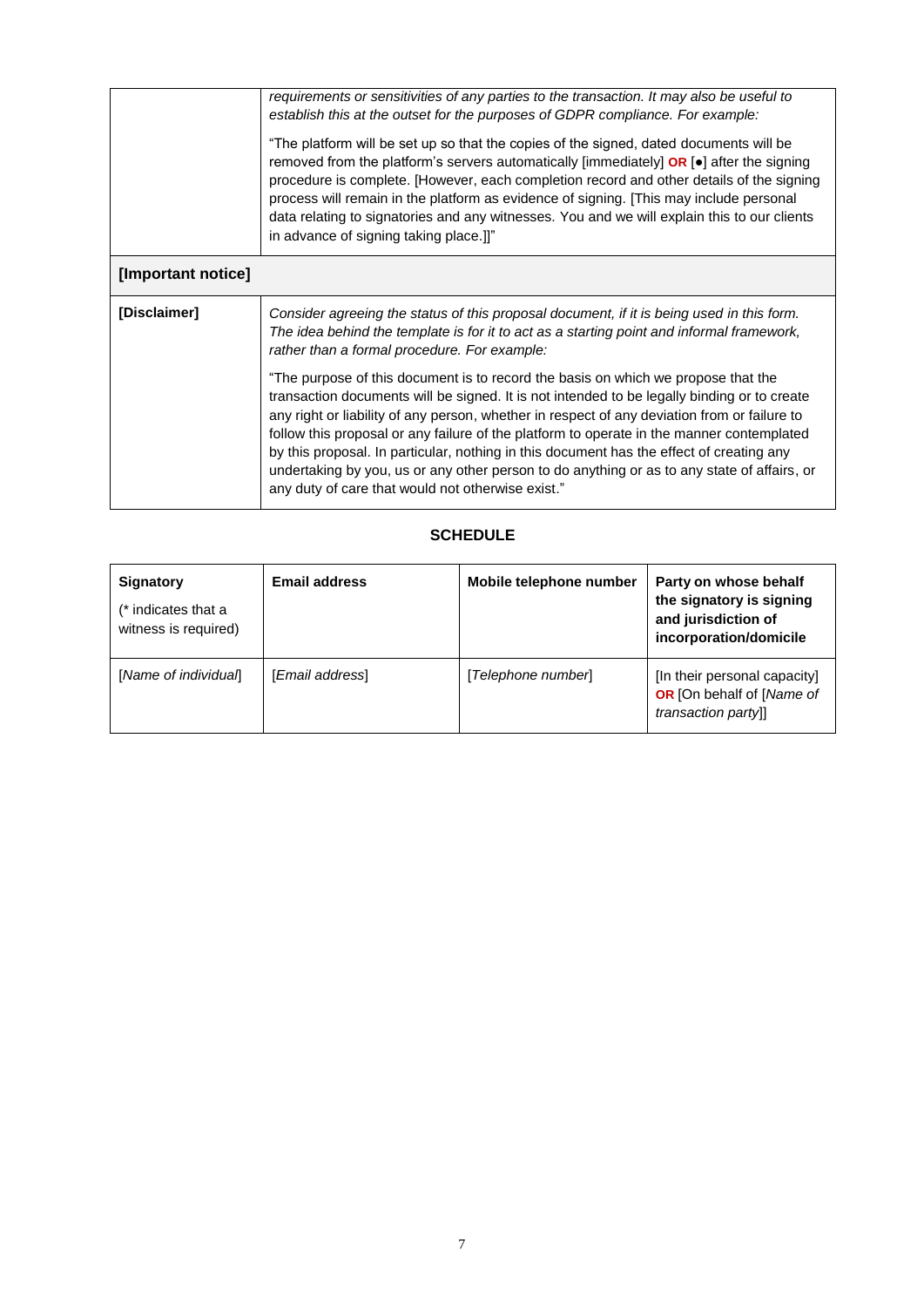## **EXAMPLE PROPOSAL FOR MANAGING AN OWN CLIENT SIGNING<sup>7</sup>**

# PROJECT [ ] ("TRANSACTION")

| Law firms and e-signature platform                      |                                                                                                                                                                                                                                                                                                                                                                                                                                                                                                                                                                                                                                                                                                                                       |  |  |
|---------------------------------------------------------|---------------------------------------------------------------------------------------------------------------------------------------------------------------------------------------------------------------------------------------------------------------------------------------------------------------------------------------------------------------------------------------------------------------------------------------------------------------------------------------------------------------------------------------------------------------------------------------------------------------------------------------------------------------------------------------------------------------------------------------|--|--|
| Law firm managing<br>the signing process<br>("we"/"us") | Insert name of organising law firm and whom they are representing.<br>Insert name, email address and telephone number of contact(s) at this firm.                                                                                                                                                                                                                                                                                                                                                                                                                                                                                                                                                                                     |  |  |
| Law firm<br>representing each<br>other party ("you")    | Insert name of each other law firm and whom they are representing.<br>Insert name, email address and telephone number of contact(s) at each firm.                                                                                                                                                                                                                                                                                                                                                                                                                                                                                                                                                                                     |  |  |
| <b>E-signing platform</b><br>("platform")               | Insert name of e-signing platform.                                                                                                                                                                                                                                                                                                                                                                                                                                                                                                                                                                                                                                                                                                    |  |  |
| Documents to be<br>signed through the<br>platform       | List the transaction documents that will be signed through the platform and whether they<br>are to be signed as a deed or under hand.<br>Identify any document that is not governed by English law, that is to be signed by non-<br>English parties and/or that will need to be filed or registered with any authority) and any<br>additional steps that will need to be taken in that regard.                                                                                                                                                                                                                                                                                                                                        |  |  |
| Documents to be<br>signed outside the<br>platform       | If required, list any transaction associated documents or counterparts of the documents<br>that will be signed outside the platform (i.e. in wet ink or under the Law Society protocol<br>for virtual signings), e.g.<br>"[Name of document] will be signed by [name of signatory] separately in counterpart [in<br>wet ink] OR [under the protocol for virtual signings published by the Law Society of<br>England and Wales]."                                                                                                                                                                                                                                                                                                      |  |  |
| <b>E-signing arrangements</b>                           |                                                                                                                                                                                                                                                                                                                                                                                                                                                                                                                                                                                                                                                                                                                                       |  |  |
| Signatories' details                                    | Consider including details of the individual who will be signing, so as to avoid any doubt,<br>e.g. "The details of the persons who will sign the documents [(including all known<br>witnesses at this point)] and their respective email addresses [and mobile telephone<br>numbers] are set out in the schedule below."<br>The appendix contains some sample wording in relation to witnesses, which could be<br>tailored to the specific circumstances.                                                                                                                                                                                                                                                                            |  |  |
| <b>Signing</b><br>instructions<br>(signatories)         | Consider setting out the instructions that will be sent to each individual who will be asked<br>to sign via the platform, either through the platform itself or by separate email to each<br>individual or the relevant party's legal advisers, e.g.:<br>"Each signatory will be sent the following signing instructions [through the platform] OR [by<br>email] asking them to sign the relevant documents:<br>'You are being asked to sign one or more documents in connection with Project $[•]$ . By<br>signing these documents, you will be confirming and acknowledging the following:<br>You are the person to whom this email is addressed.<br>1.<br>2.<br>You approve the form of each document you are being asked to sign. |  |  |
|                                                         | You will apply your signature to each document to be signed by you and will not<br>3.<br>instruct any other person to apply your signature.                                                                                                                                                                                                                                                                                                                                                                                                                                                                                                                                                                                           |  |  |

 $^7$  This template is designed for a transaction on which each firm will be circulating documents for signature to their own client but not to the other transaction parties. It should be completed for each law firm that is arranging for signatories to sign documents electronically. Consequently, this template will not be needed for any law firm that is arranging a physical signing.

 $\overline{a}$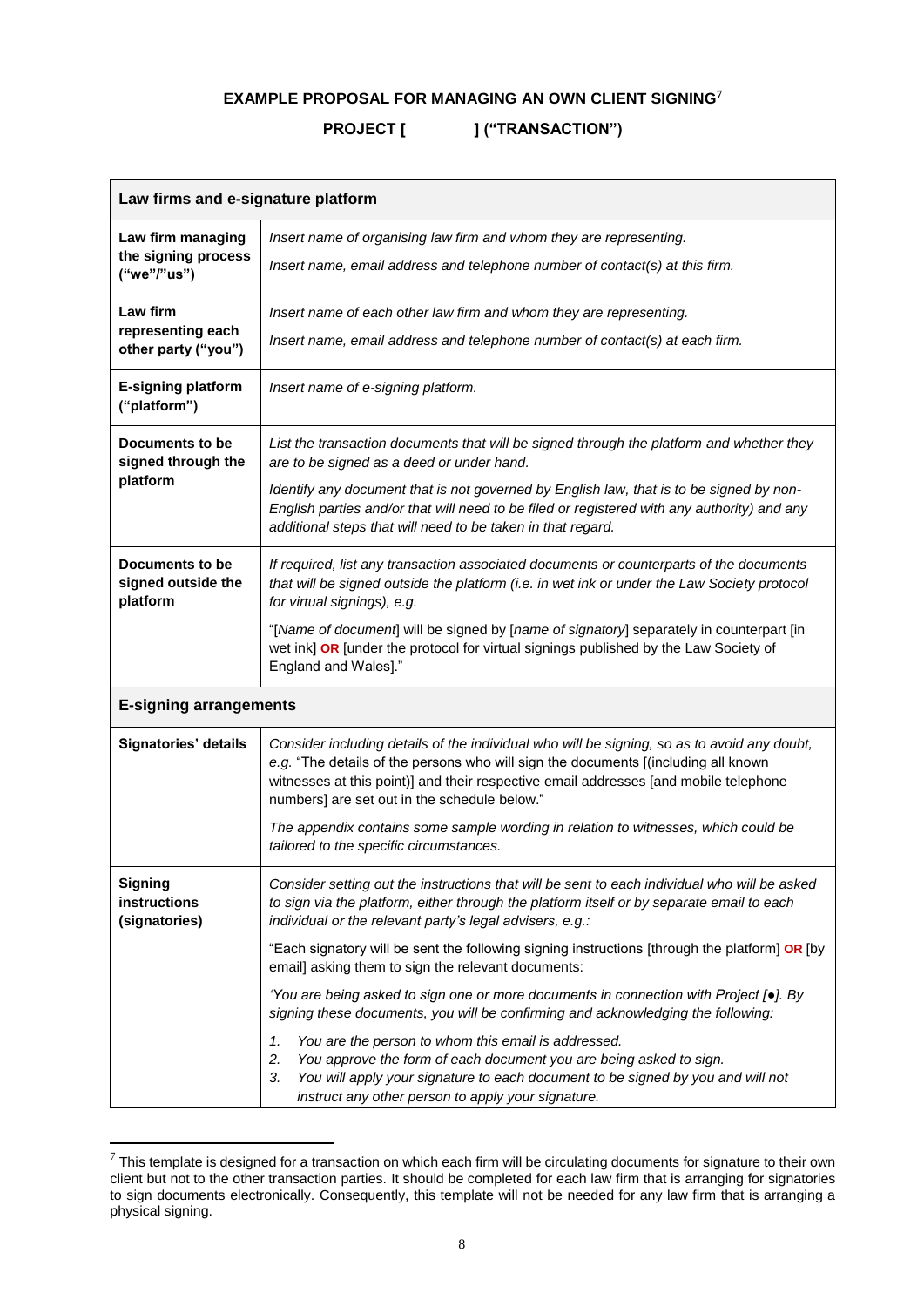|                                          | You [irrevocably and unconditionally] authorise any of the members, partners,<br>4.<br>directors, employees or consultants of [name of firm managing the process] to date<br>and (where required) deliver each document at the time and in the manner agreed<br>between the law firms advising in connection with the transaction.<br>5.<br>The original documents signed by you will be held in electronic form and circulated to<br>the transaction parties. Once all transactions parties are in a position to exchange<br>counterparts, the documents signed by you will be [dated within the signing platform.<br>Each dated document will be circulated to the signatories, and each document so<br>circulated will constitute an original counterpart. Any number of further original<br>counterparts may be produced by printing those electronic documents.] OR [printed<br>off and dated in manuscript. Each printed and dated document will constitute an<br>original counterpart.]<br>If you are signing on behalf of someone else (including a corporation), you are<br>6.<br>authorised to sign the documents on behalf of that person and to provide the<br>confirmations in paragraphs 2 to 5 (inclusive) above on behalf of that person." |  |
|------------------------------------------|------------------------------------------------------------------------------------------------------------------------------------------------------------------------------------------------------------------------------------------------------------------------------------------------------------------------------------------------------------------------------------------------------------------------------------------------------------------------------------------------------------------------------------------------------------------------------------------------------------------------------------------------------------------------------------------------------------------------------------------------------------------------------------------------------------------------------------------------------------------------------------------------------------------------------------------------------------------------------------------------------------------------------------------------------------------------------------------------------------------------------------------------------------------------------------------------------------------------------------------------------------|--|
| [Witnesses]                              | Consider setting out any specific arrangements where documents are to be witnessed and<br>how this will be achieved using the platform. The appendix contains some sample<br>wording, which could be tailored to the specific circumstances.                                                                                                                                                                                                                                                                                                                                                                                                                                                                                                                                                                                                                                                                                                                                                                                                                                                                                                                                                                                                               |  |
| [Signing<br>instructions<br>(witnesses)] | Consider whether to set out any specific instructions for witnesses in the covering email<br>sent by the platform, or whether individual firms should advise their own clients on this<br>separately outside the platform. If advising within the platform, consider setting out<br>instructions that will be sent through the platform to each witness, e.g.:                                                                                                                                                                                                                                                                                                                                                                                                                                                                                                                                                                                                                                                                                                                                                                                                                                                                                             |  |
|                                          | "Each witness will be sent the following instructions through the platform in the email<br>asking them to sign the relevant documents:                                                                                                                                                                                                                                                                                                                                                                                                                                                                                                                                                                                                                                                                                                                                                                                                                                                                                                                                                                                                                                                                                                                     |  |
|                                          | 'You are being asked to attest that you have witnessed someone sign one or more<br>documents electronically. You will do so by countersigning each document in question<br>and inserting your name, address [and occupation]. By doing so, you will be confirming<br>the following:                                                                                                                                                                                                                                                                                                                                                                                                                                                                                                                                                                                                                                                                                                                                                                                                                                                                                                                                                                        |  |
|                                          | You are the person to whom this email is addressed.<br>1.<br>You are [over the age of 18][,] [not related to, married to or in a civil partnership or co-<br>2.<br>habiting relationship with the person whose signature(s) you are attesting] [and] not a<br>party to (any of) the document(s) in question.<br>You did in fact see the person whose signature(s) you are attesting sign the<br>3.<br>document(s) in question.<br>You were in the physical presence of that person when they signed the document(s)<br>4.<br>and (in particular) you did not merely witness that person sign the document from a<br>different location through any remote or televisual means.<br>You will apply your signature to each document to be signed by you and will not<br>5.<br>instruct any other person to apply your signature."                                                                                                                                                                                                                                                                                                                                                                                                                             |  |
| [ID documentation]                       | Consider specifying any ID documentation or formalities that may be required if using a<br>form of electronic that requires identification (e.g. qualified electronic signature), e.g.:<br>"Signatories and witnesses will be required to provide [one or more of] the following forms                                                                                                                                                                                                                                                                                                                                                                                                                                                                                                                                                                                                                                                                                                                                                                                                                                                                                                                                                                     |  |
|                                          | of identification as part of the signing process: [insert details]."                                                                                                                                                                                                                                                                                                                                                                                                                                                                                                                                                                                                                                                                                                                                                                                                                                                                                                                                                                                                                                                                                                                                                                                       |  |
| [Method of applying<br>signatures]       | Consider setting out whether parties will be required to apply their signature to the<br>document(s) in a particular way. This may be required if (for example) any of the parties<br>needs the signature to take the form of a handwritten signature so as to validate it against<br>internal records. E.g.:                                                                                                                                                                                                                                                                                                                                                                                                                                                                                                                                                                                                                                                                                                                                                                                                                                                                                                                                              |  |
|                                          | "Each signatory [and witness] will be required to apply their signature by [signing their<br>name using a stylus or their finger on a touchscreen] OR [uploading and inserting an<br>image of their handwritten signature]."                                                                                                                                                                                                                                                                                                                                                                                                                                                                                                                                                                                                                                                                                                                                                                                                                                                                                                                                                                                                                               |  |
| Authentication                           | If using two-step authentication, consider setting out the details of how it will work, e.g.:                                                                                                                                                                                                                                                                                                                                                                                                                                                                                                                                                                                                                                                                                                                                                                                                                                                                                                                                                                                                                                                                                                                                                              |  |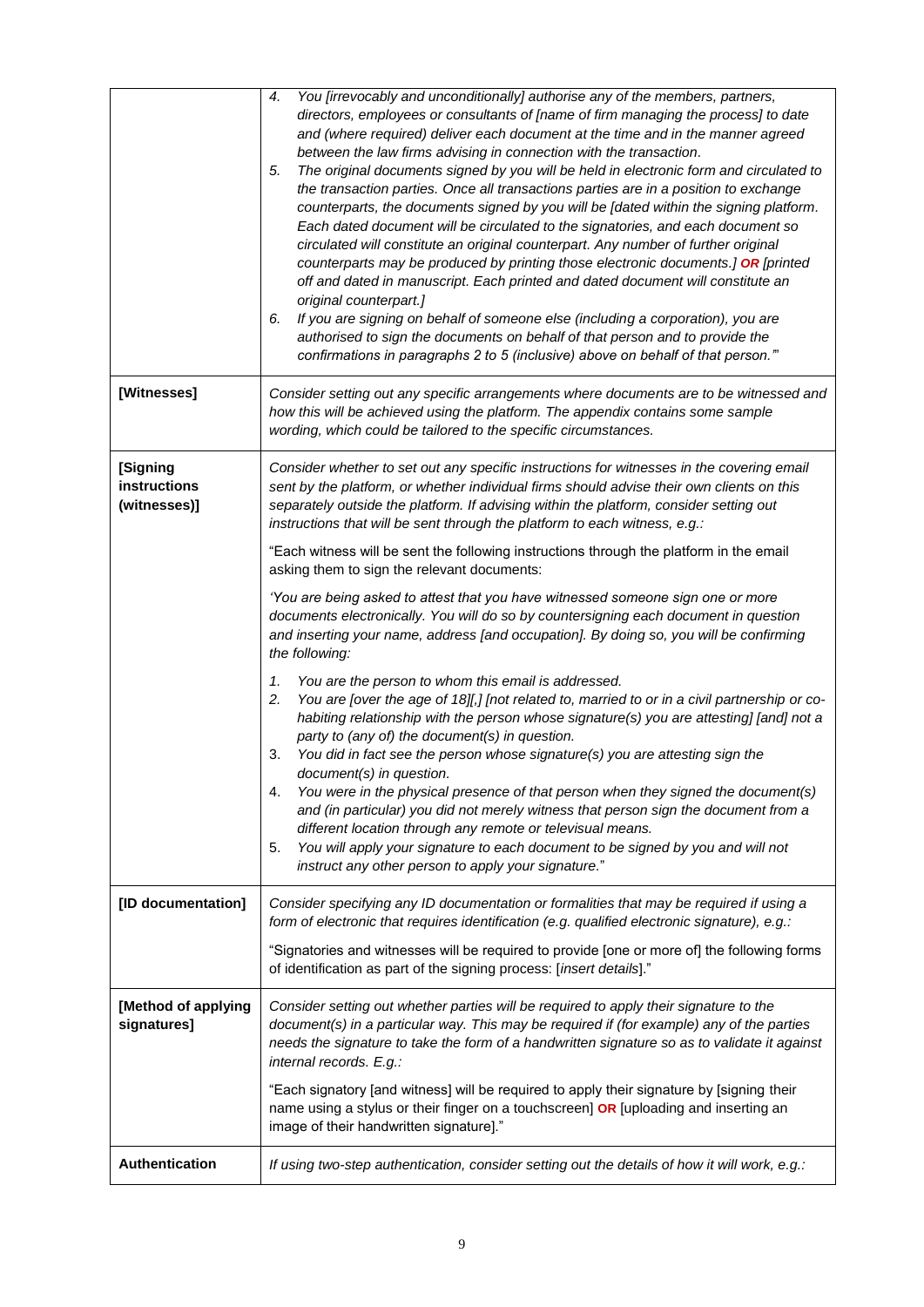| <b>Forwarding and</b><br>assigning to other<br>persons | "The signature process will incorporate a two-step authentication process for each<br>signatory. To access and sign the documents, each signatory will need:<br>access to their email account; and<br>a separate code which will be sent by [insert details, e.g. "[short messaging<br>service (SMS) to the telephone number] OR [email to the email address]<br>provided for that signatory in the schedule"]."<br>Consider setting out arrangements to ensure signatories cannot forward the documents,<br>or re-assign the task of signing documents, to someone else. This will depend<br>substantially on the platform's settings. For example: |  |
|--------------------------------------------------------|------------------------------------------------------------------------------------------------------------------------------------------------------------------------------------------------------------------------------------------------------------------------------------------------------------------------------------------------------------------------------------------------------------------------------------------------------------------------------------------------------------------------------------------------------------------------------------------------------------------------------------------------------|--|
|                                                        | "The platform will be set up so that signatories cannot re-assign the task of signing a<br>document to somebody else."                                                                                                                                                                                                                                                                                                                                                                                                                                                                                                                               |  |
| Arrangements for<br>reviewing the<br>documents         | Consider setting out arrangements to reassure the other law firms that the process has<br>been conducted properly. This will depend heavily on the extent to which firms prefer to<br>manage aspects of the transaction process, such as agreeing on the final form of<br>documents and organising dating and exchange, outside the platform. Wording for this<br>proposal might be something like:<br>"The platform will be arranged so that each non-organising firm will be able to view a copy<br>of each document within the platform:<br>[before it is signed; and]<br>after it is signed but before it is dated."                             |  |
| [Location tracking]                                    | Consider setting out whether signatories will be asked to provide details of their location<br>when signing or, if location-tracking is enabled by default, whether they will be given the<br>option to decline to provide this information. This will depend on the functionality and<br>settings of the platform and the type of package to which the organising firm has<br>subscribed.                                                                                                                                                                                                                                                           |  |
| <b>Dating documents</b>                                | Consider clarifying the arrangements for dating the transaction documents in order to<br>effect exchange and deliver any deeds, e.g.:                                                                                                                                                                                                                                                                                                                                                                                                                                                                                                                |  |
|                                                        | "The platform will be set up so that the documents are not automatically dated by the<br>platform when they are signed. Instead, the documents will be dated [on the date agreed<br>between us] OR [once you and we have agreed they are released for dating]. The<br>documents will be dated [by the organising firm typing the date in a text box in the<br>document within the platform] OR [outside the platform by each participant firm printing the<br>documents and writing the date in manuscript on the printed documents]."                                                                                                               |  |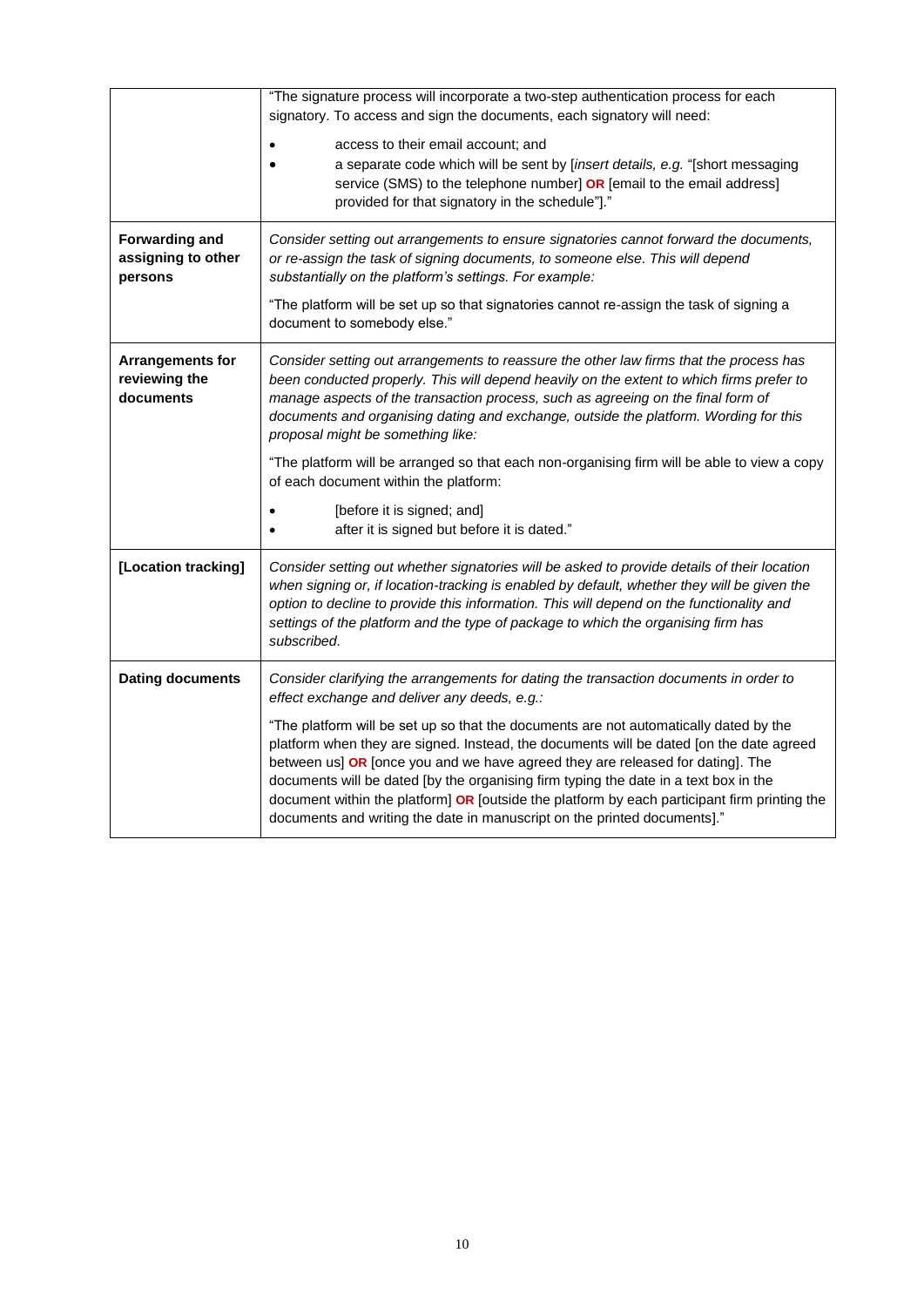| <b>Evidence of signing</b>      | The platform might generate a separate record of completion for the signing. Consider<br>acknowledging this, the contents of the completion record and any arrangements for<br>providing copies of it so there is no doubt at a later date. For example:<br>"The platform will generate a completion record once the signing process is complete.<br>That record will show the following information for each signatory [and witness]:                                                                                                                                                                                        |  |  |
|---------------------------------|-------------------------------------------------------------------------------------------------------------------------------------------------------------------------------------------------------------------------------------------------------------------------------------------------------------------------------------------------------------------------------------------------------------------------------------------------------------------------------------------------------------------------------------------------------------------------------------------------------------------------------|--|--|
|                                 |                                                                                                                                                                                                                                                                                                                                                                                                                                                                                                                                                                                                                               |  |  |
|                                 | their name and email address (as entered into the platform)<br>the internet protocol (IP) address through which they accessed the platform at<br>the time they signed the document(s)<br>[the method of authentication they used, including their mobile telephone<br>number where SMS authentication was used] <sup>8</sup>                                                                                                                                                                                                                                                                                                  |  |  |
|                                 | the date on and time at which they signed the document(s)                                                                                                                                                                                                                                                                                                                                                                                                                                                                                                                                                                     |  |  |
|                                 | [if they provided details of their location, the place in which they were located<br>when they signed the document(s)] $^{9}$                                                                                                                                                                                                                                                                                                                                                                                                                                                                                                 |  |  |
|                                 | [We can provide a copy of each completion record on request.] OR [The platform will<br>automatically circulate the completion record to all signing parties (including, potentially,<br>witnesses, depending on the witnessing method used).]                                                                                                                                                                                                                                                                                                                                                                                 |  |  |
|                                 | [We will retain the completion record as evidence of completion of the signing process.]"                                                                                                                                                                                                                                                                                                                                                                                                                                                                                                                                     |  |  |
| <b>Circulation of</b><br>copies | Consider setting out the procedure for ensuring that all parties to the transaction have<br>copies of the signed, dated documents. The platform is likely to send copies to everyone<br>who participated in the signing process (including, potentially, witnesses), but this might<br>not include the firms advising on the transaction. For example:                                                                                                                                                                                                                                                                        |  |  |
|                                 | "The platform will be set up to [circulate a link to the signed, dated documents] OR [send a<br>copy of each signed, dated document] to everyone who participated in the signing process<br>via the platform, [as well as to the law firms involved in the transaction] $^{10}$ . We [can provide<br>further copies of signed, dated documents on request] OR [will provide further copies of<br>the signed, dated documents by email to [name(s) of relevant recipient(s)] following<br>completion]."                                                                                                                        |  |  |
| [Important notice]              |                                                                                                                                                                                                                                                                                                                                                                                                                                                                                                                                                                                                                               |  |  |
| [Disclaimer]                    | Consider agreeing the status of this proposal document, if it is being used in this form.<br>The idea behind the template is for it to act as a starting point and informal framework,<br>rather than a formal procedure. For example:                                                                                                                                                                                                                                                                                                                                                                                        |  |  |
|                                 | "The purpose of this document is to record the basis on which we propose that the<br>transaction documents will be signed. It is not intended to be legally binding or to create<br>any right or liability of any person, whether in respect of any deviation from or failure to<br>follow this proposal or any failure of the platform to operate in the manner contemplated<br>by this proposal. In particular, nothing in this document has the effect of creating any<br>undertaking by you, us or any other person to do anything or as to any state of affairs, or<br>any duty of care that would not otherwise exist." |  |  |

# **SCHEDULE**

| Signatory<br>(* indicates that a<br>witness is required) | <b>Email address</b> | Mobile telephone number | Party on whose behalf<br>the signatory is signing<br>and jurisdiction of<br>incorporation/domicile |
|----------------------------------------------------------|----------------------|-------------------------|----------------------------------------------------------------------------------------------------|
|                                                          |                      |                         |                                                                                                    |

 $8$  Delete if no method of authentication will be used.

l

 $9$  Delete if location-tracking will not be used or the completion record will not display this.

 $^{10}$  This will depend on whether the platform being used allows non-signatories to receive copies of the documents.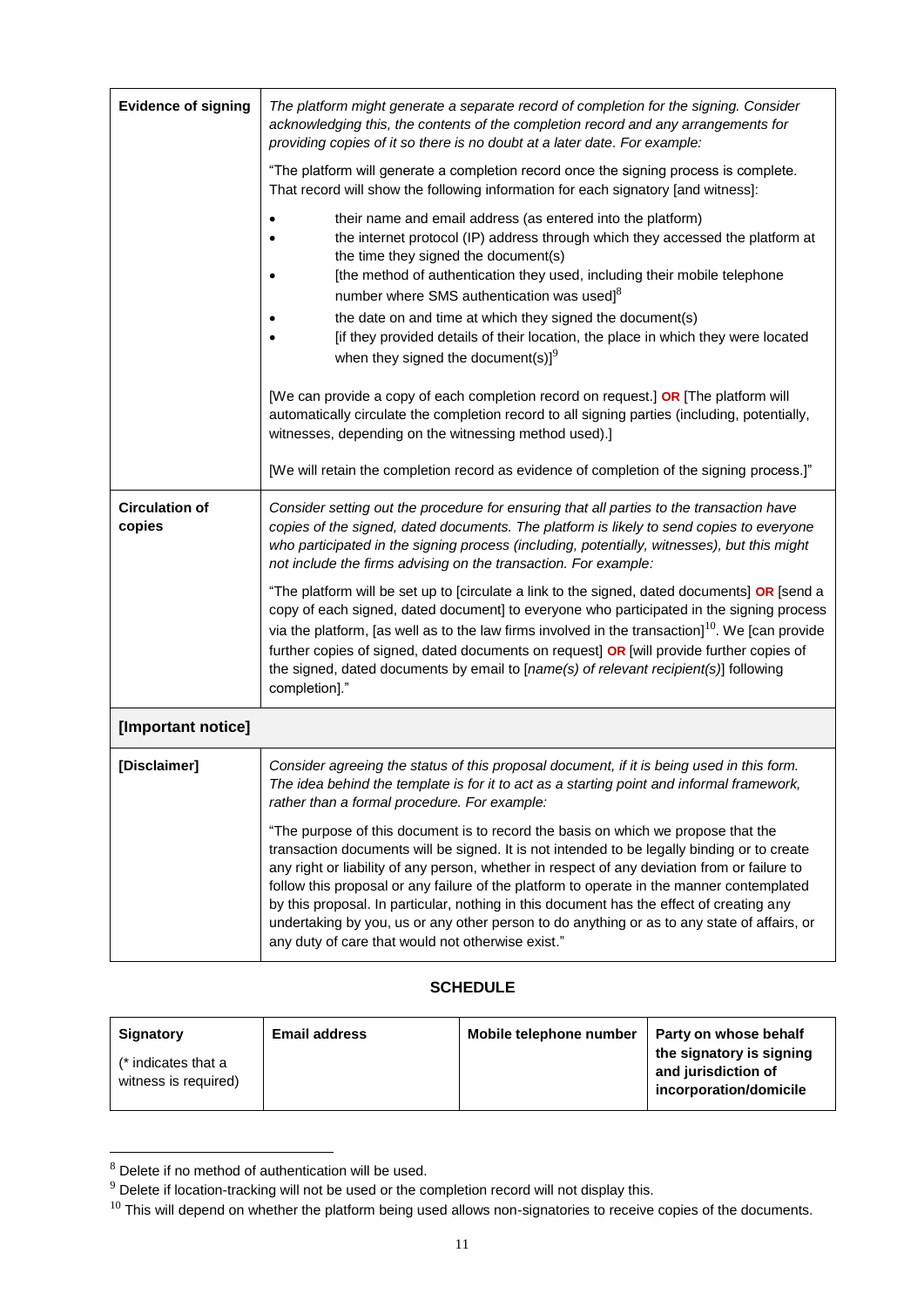| [Name of individual]<br>[ <i>Email address</i> ] | [Telephone number] | [In their personal capacity]<br><b>OR</b> [On behalf of [Name of<br>transaction partyll |
|--------------------------------------------------|--------------------|-----------------------------------------------------------------------------------------|
|--------------------------------------------------|--------------------|-----------------------------------------------------------------------------------------|